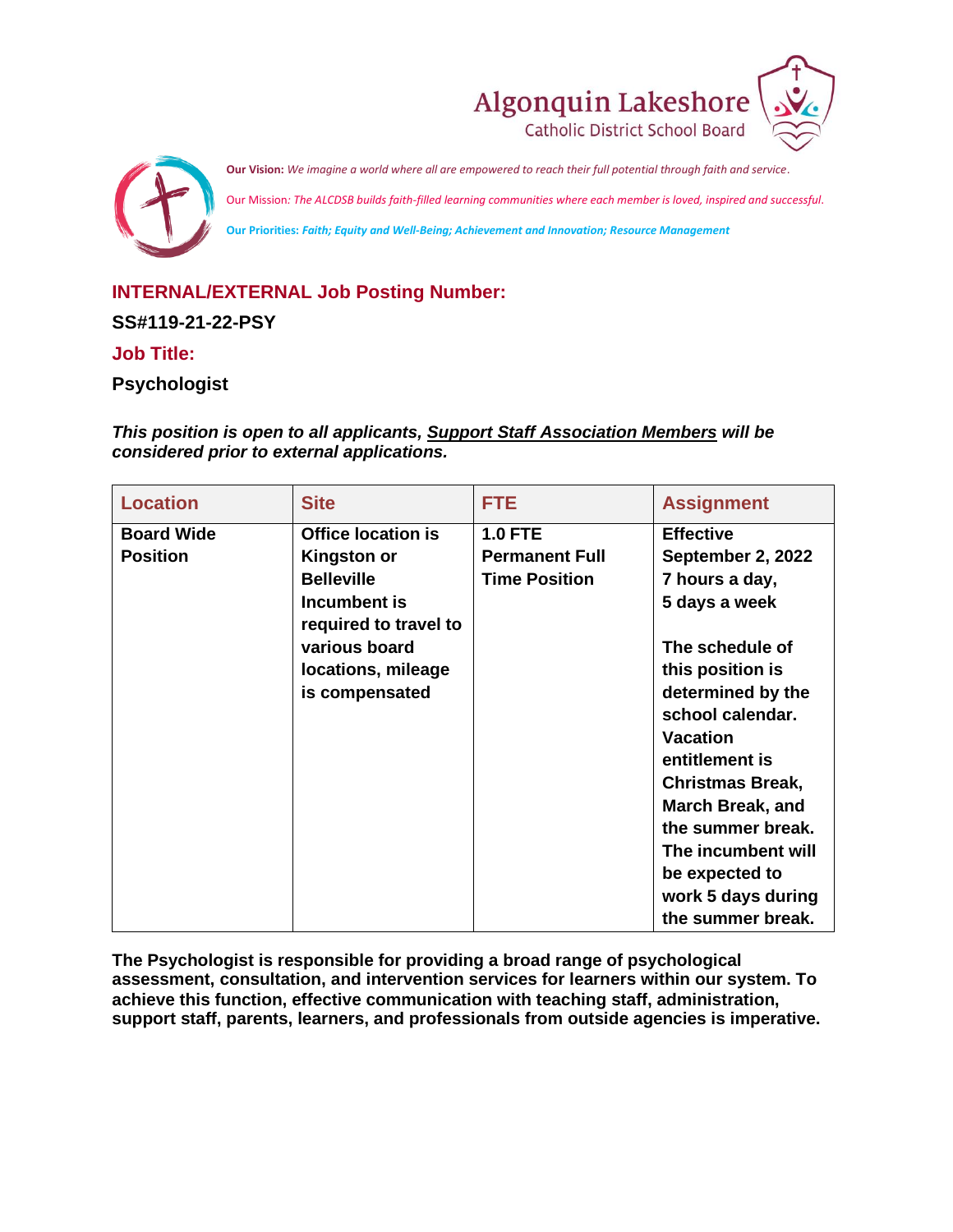**The Psychologist must have the ability to effectively translate and communicate knowledge to support in-house education sessions for staff in order to share recent developments in Psychology and related fields. The Psychologist is also an active member of our Mental Health Leadership Team and helps to develop and support initiatives developed within this group.** 

## **Qualifications:**

- Doctoral degree in Psychology and Certificate of Registration (Autonomous Practice) with the College of Psychologists on Ontario with declared competence in Clinical Psychology or School Psychology with children and adolescents. Those with a Certificate of Registration (Supervised Practice) or registered as a Psychological Associate may be considered with the right combination of experience;
- 2 3 years of clinical experience with children and youth, with a focus on assessment; experience in school Psychology is an asset but not required;
- Graduate training and supervised experience in completing comprehensive cognitive and diagnostic assessments with children and youth with a variety of presenting problems;
- Good working knowledge of the impact of various pediatric conditions that can adversely affect learning and development;
- Demonstrated ability to develop classroom accommodations to address areas of academic skill or cognitive deficit;
- In-depth knowledge of legislation, codes and regulations as they pertain to delivery of psychological services, diagnosis and individual education plans, and privacy and confidentiality;
- Excellent oral and written communication skills;
- Experience working within a multidisciplinary team;
- Experience working within a school board or school setting;
- Demonstrated ability to organize time, establish and meet deadlines, and take initiative to solve complex problems in collaboration with colleagues, supervisors, teaching staff, and administration;
- Demonstrated ability to effectively and efficiently manage fluctuating clinical responsibilities;
- Experience with diagnostic formulation and communication of psychological diagnoses according to accepted diagnostic criteria (e.g., LDAO/LDAC, DSM-V, etc.);
- Must possess a valid driver's license and have access to a vehicle in order to travel and provide service throughout the district

As a condition of employment, the successful candidate must provide a Criminal Background Check (CBC) with vulnerable sector screening current within six months of date of hire.

### **Benefits Available:**

Competitive Benefits package including Health & Dental Benefits, Pension Plan, Employee & Family Assistance Program, Payment of Professional Registration Fees, Professional Liability Insurance, Annual Memberships, and work related cell phone use.